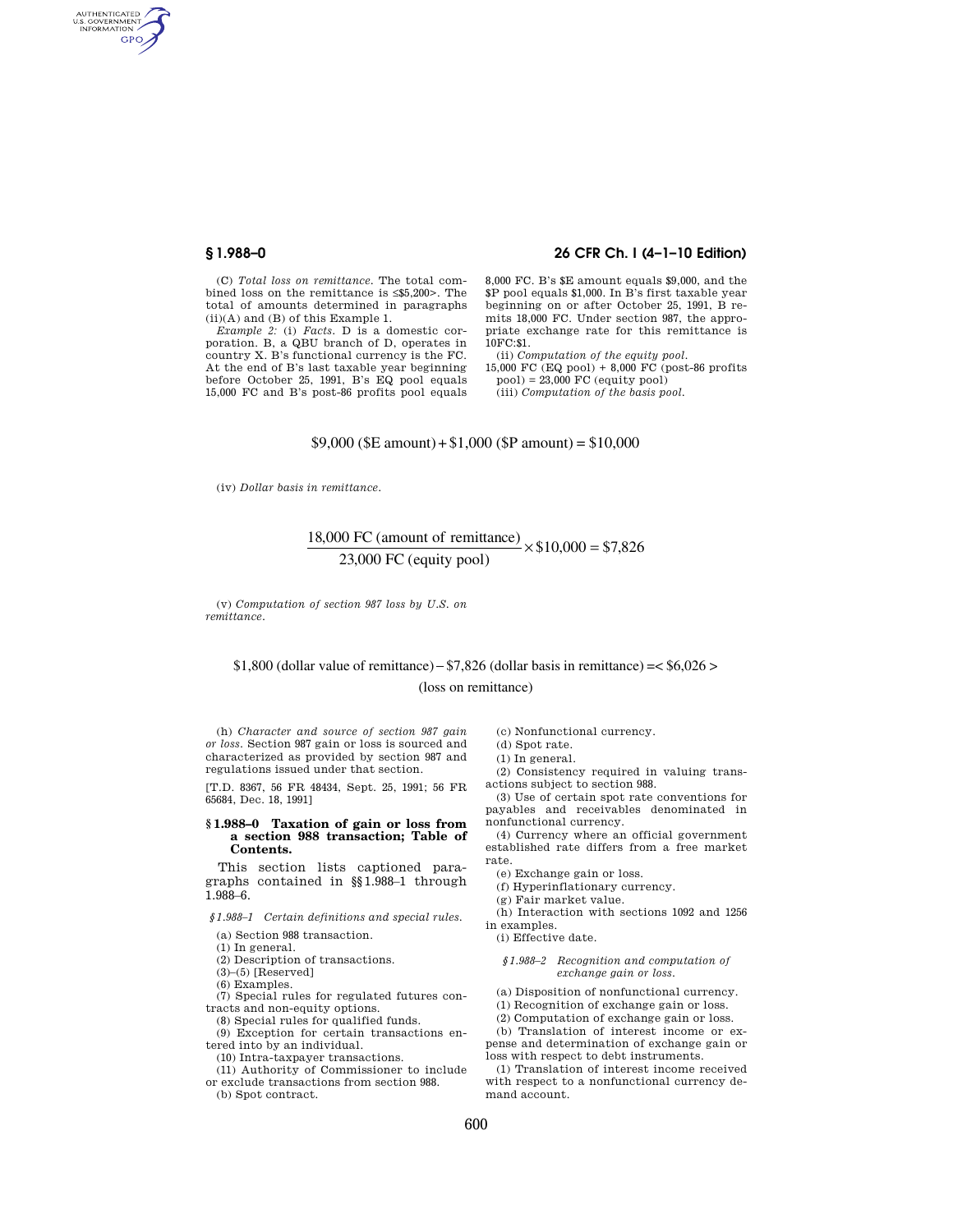#### **Internal Revenue Service, Treasury § 1.988–0**

(2) Translation of nonfunctional currency interest income or expense received or paid with respect to a debt instrument described in  $$1.988-1(a)(1)(ii)$  and  $(2)(i)$ .

(3) Exchange gain or loss recognized by the holder with respect to accrued interest income.

(4) Exchange gain or loss recognized by the obligor with respect to accrued interest expense.

(5) Exchange gain or loss recognized by the holder of a debt instrument with respect to principal.

(6) Exchange gain or loss recognized by the obligor of a debt instrument with respect to principal.

(7) Payment ordering rules.

(8) Limitation of exchange gain or loss on payment or disposition of a debt instrument. (9) Examples.

(10) Treatment of bond premium.

(11) Market discount.

(12) Tax exempt bonds.

(13) Nonfunctional currency debt ex-

changed for stock of obligor.

(14) [Reserved]

(15) Debt instruments and deposits denominated in hyperinflationary currencies.

(16) Coordination with section 267 regarding debt instruments.

(17) Coordination with installment method under section 453.

(18) Interaction of section 988 and §1.1275–  $2(g)$ .

(c) Item of expense or gross income or receipts which is to be paid or received after the date accrued.

(1) In general.

(2) Determination of exchange gain or loss with respect to an item of gross income or receipts.

(3) Determination of exchange gain or loss with respect to an item of expense.

(4) Examples.

(d) Exchange gain or loss with respect to forward contracts, futures contracts and option contracts.

(1) Scope.

(2) Realization of exchange gain or loss.

(3) Recognition of exchange gain or loss.

(4) Determination of exchange gain or loss.

(5) Hyperinflationary contracts. (e) Currency swaps and notional principal

contracts. (1) Notional principal contract denomi-

nated in a single nonfunctional currency.

(2) Special rules for currency swaps.

(3) Amortization of swap premium or discount in the case of off market swaps.

(4) Treatment of taxpayer disposing of a currency swap.

(5) Examples.

(6) Special effective date for rules regarding currency swaps.

(7) Special rules for currency swap contracts in hyperinflationary currencies.

(f) Substance over form.

- (1) In general.
- (2) Example. (g) Effective date.

(h) Timing of income and deductions from notional principal contracts.

*§1.988–3 Character of exchange gain or loss.* 

(a) In general.

(b) Election to characterize exchange gain or loss on certain identified forward contracts, futures contracts and option contracts as capital gain or loss.

(1) In general.

(2) Special rule for contracts that become part of a straddle after the election is made.

- (3) Requirements for making the election. (4) Verification.
- (5) Independent verification.

(6) Effective date.

(c) Exchange gain or loss treated as interest.

(1) In general.

(2) Exchange loss realized by the holder on nonfunctional currency tax exempt bonds. (d) Effective date.

*§1.988–4 Source of gain or loss realized on a section 988 transaction.* 

(a) In general.

(b) Qualified business unit.

(1) In general.

(2) Proper reflection on the books of the taxpayer or qualified business unit.

(c) Effectively connected exchange gain or loss.

- (d) Residence.
- (1) In general.
- (2) Exception.
- (3) Partner in a partnership not engaged in a U.S. trade or business under section

864(b)(2).

(e) Special rule for certain related party loans.

- (1) In general.
- (2) United States person.

(3) Loans by related person.

(4) 10 percent owned foreign corporation.

(f) Exchange gain or loss treated as inter-

est under §1.988–3. (g) Exchange gain or loss allocated in the

same manner as interest under §1.861–9T. (h) Effective date.

*§1.988–5 Section 988(d) hedging transactions.* 

(a) Integration of a nonfunctional currency

debt instrument and a §1.988–5(a) hedge.

- (1) In general.
- (2) Exception.
- (3) Qualifying debt instrument.
- (4) Section 1.988–5(a) hedge.
- (5) Definition of integrated economic transaction.

(6) Special rules for legging in and legging out of integrated treatment.

(7) Transactions part of a straddle.

(8) Identification requirements.